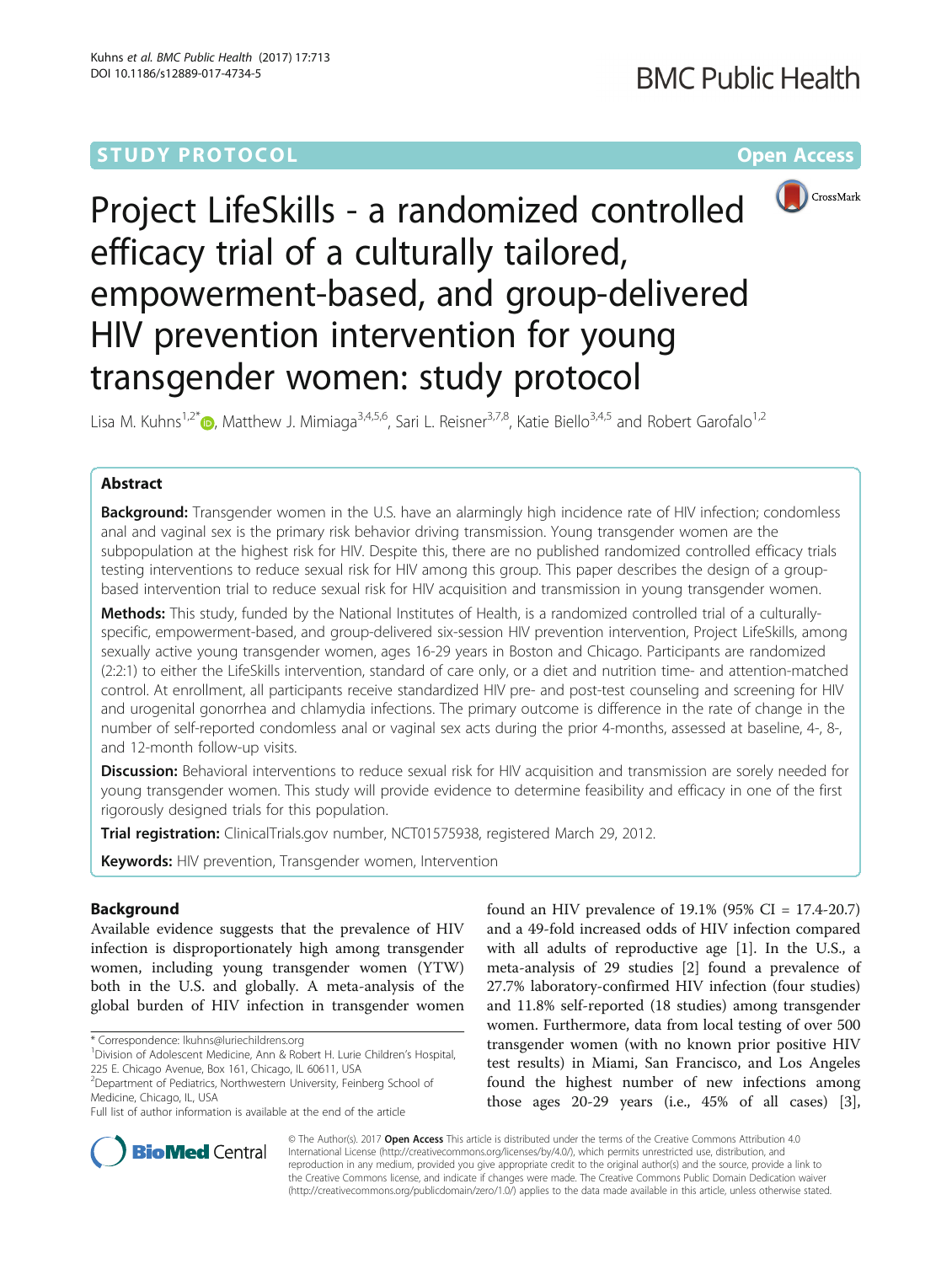suggesting disproportionate HIV incidence among younger transgender women in particular.

Condomless sex, particularly anal and vaginal sex, represents transgender women's primary risk for HIV acquisition and transmission with high rates of sexual risk reported in small studies, including among YTW [[2, 4](#page-5-0), [5](#page-5-0)]. Recent findings suggest that inconsistent condom use during anal sex with HIV-infected partners offers little to no protection against HIV infection, and that consistent condom use over time is rare [\[6](#page-5-0)]. While biomedical interventions, including pre-exposure prophylaxis (PrEP), have demonstrated safety and efficacy to prevent HIV infection among men who have sex with men and transgender women in clinical trials [\[7](#page-5-0)–[9\]](#page-5-0), analysis of uptake of PrEP in practice has been limited among transgender women (<10%) [\[10\]](#page-5-0). Furthermore, among transgender women taking PrEP in the iPrex trial, evidence suggests medication adherence was suboptimal [[11](#page-5-0)]. Given challenges with both uptake and adherence to PrEP, combination HIV prevention approaches, including promotion of condom use, are more effective than PrEP alone [[12](#page-5-0)] in high risk populations and are recommended by the Centers for Disease Control and Prevention (CDC) [[13](#page-5-0)].

Only a small number of (non-randomized) interventions have attempted to reduce sexual risk in transgender women. In a critical review of behavioral interventions for HIV prevention among transgender women undertaken by members of our research team [[14\]](#page-5-0), we identified only five interventions formally tested for transgender women (one for YTW, in particular). Four of 5 studies documented small to moderate effects with evidence of diminishing effects over time [\[14](#page-5-0)]. None of these studies have been of sufficient quality to be included in the CDC's compendium of HIV prevention interventions ([https://www.cdc.gov/hiv/re](https://www.cdc.gov/hiv/research/interventionresearch/compendium/) [search/interventionresearch/compendium/\)](https://www.cdc.gov/hiv/research/interventionresearch/compendium/).

# Study objectives

The primary objective of this study is to test the efficacy of the LifeSkills intervention to reduce sexual risk for HIV acquisition and transmission among young transgender women, ages 16-29 years. A secondary objective is to test hypothesized social, cognitive and behavioral mediators of the intervention effect.

# Methods/design

#### Design

This study is a three-arm randomized controlled trial targeting young transgender women, ages 16-29 years who are at high risk of HIV acquisition or transmission due to sexual risk behavior, conducted in two cities in the U.S.: Boston and Chicago. Participants are randomized to receive the LifeSkills group-based intervention, standardof-care preventive care only, or a time- and attention-

matched group-based control intervention (non-active). All study groups receive repeat standard preventive care which consists of HIV testing with pre-posttest counseling and urogenital screening for gonorrhea and Chlamydia. Participants who are randomized are followed for 12 months with visits conducted at 4-month intervals: 4, 8, and 12-month post-randomization (Fig. [1](#page-2-0)).

# Identification and recruitment of participants

Participants are recruited via outreach to communitybased organizations and events, public spaces (e.g., bars and clubs), and social media outreach and advertisement (e.g., Facebook, Craig's List); and through direct outreach by peer recruiters and transgender community leaders. Grounded in community-based participatory research principles [[15](#page-5-0)], recruitment is carried out with input from local transgender communities in each city. Eligibility criteria include: (1) ages 16-29 years; (2) assigned male sex at birth and, at the time of enrollment, self-identify as a woman, female, transgender woman, transfemale, maleto-female (MTF), or on the trans feminine spectrum; (3) English-speaking; (4) no plans to move from the local area during the 12-month study period; and (5) self-reported sexual risk in the previous 4 months (i.e., condomless anal or vaginal intercourse; anal or vaginal intercourse with more than one sexual partner; anal or vaginal sex in exchange of money, food, shelter; or diagnosis with HIV or another sexually transmitted infection). Participants are excluded if they are unable to provide assent/consent due to severe mental/physical illness or intoxication; or if they are actively suicidal at the time of enrollment. Potential participants may enroll when these conditions resolve.

# Randomization

On a rolling basis, cohorts are assembled for a randomization visit ( $n = 10-15$ ) in which individuals are randomized in blocks of 5 (2:2:1) to either LifeSkills (LS), standard of care (SOC) or diet and nutrition (DN) attention control. The random assignments are generated by computerized random number generator. Random assignments are concealed from both participants and study staff until they are revealed at the randomization visit, after each complete cohort has been assembled.

### Description of the intervention: Project LifeSkills

The LifeSkills intervention was developed to address the specific structural, developmental, and interpersonal challenges to sexual safety based upon the well-documented social realities of YTW [\[16, 17](#page-5-0)] and demonstrated feasibility and initial efficacy in a CDC-funded pilot trial [[16](#page-5-0)]. Theorized mediators of the intervention effect include empowerment processes (e.g., increases in collective selfesteem and integration) as well as traditional HIV related prevention and health promotion targets (i.e., HIV-related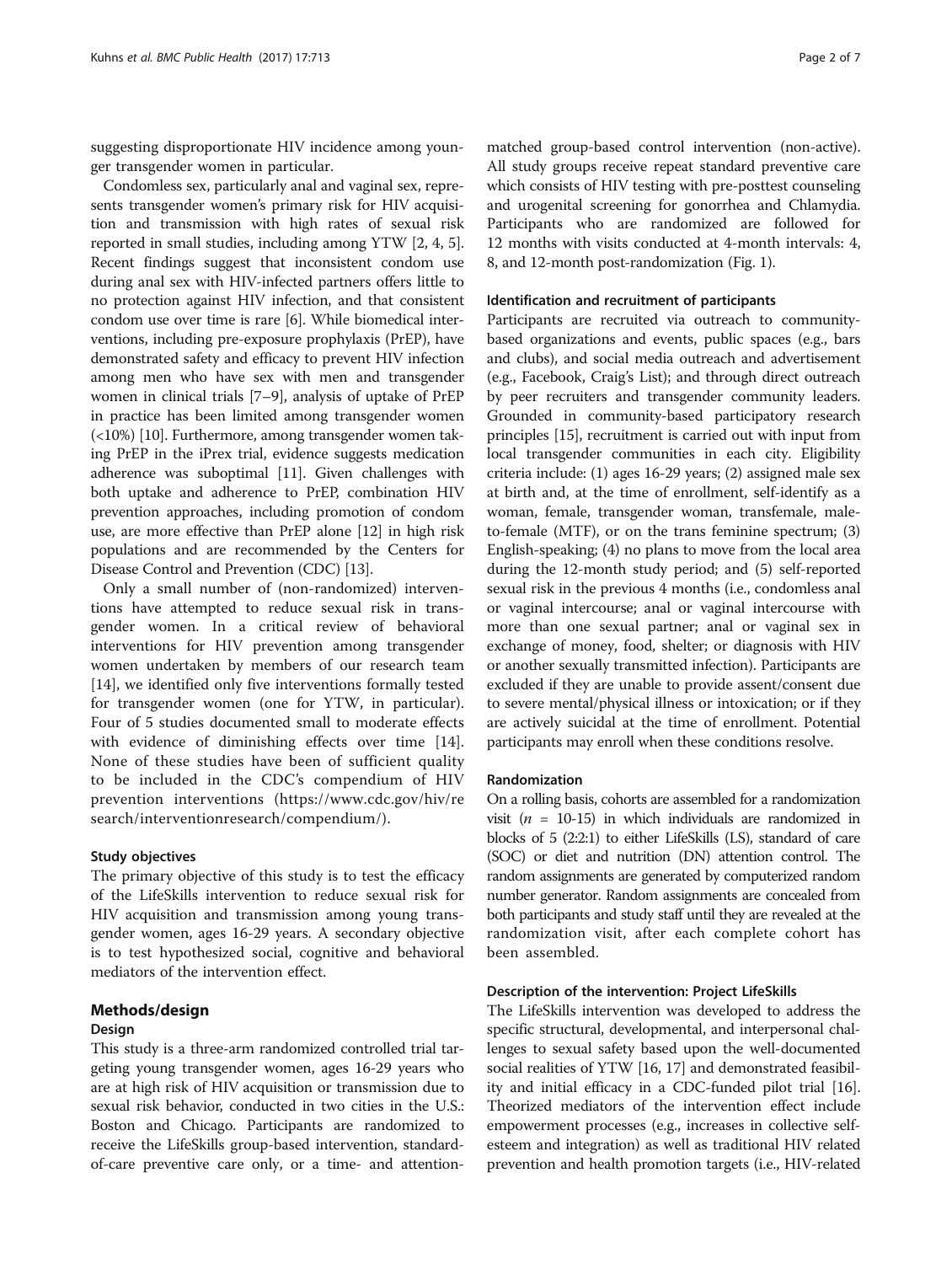<span id="page-2-0"></span>

knowledge, motivation, and behavioral skills). Empowerment has been described as a social process in which individuals (and communities) gain mastery over their lives [[18](#page-6-0)]; it typically involves the development of skills, knowledge, and confidence which allows them to overcome obstacles in their personal and communal lives [\[18](#page-6-0)–[21](#page-6-0)]. Empowerment processes may facilitate behavior change, building on the resiliencies, strengths, and capabilities of YTW as a collective community [[22](#page-6-0), [23\]](#page-6-0), and help to buffer the effects of social and economic marginalization. There is mounting evidence that social and economic factors are associated with high rates of HIV transmission and adverse HIV-related outcomes in high risk groups [[24](#page-6-0)]. The Information, Motivation, Behavioral Skills (IMB)

model integrates theory and research from both health and social psychology literatures and has been applied to a wide array of wellness-promotion and health behaviors [[25](#page-6-0), [26](#page-6-0)]. With respect to HIV prevention, IMB focuses on the set of informational, motivational, and behavioral skills that are conceptually and empirically associated with safer sex. The Life Skills intervention targets information, motivation, and behavioral components consistent with the IMB model for HIV sexual risk reduction in YTW.

The LifeSkills curriculum is manualized and includes six sessions (Table 1): 1: Pride, 2: communication and respect; 3: skills building, 4: knowledge and self-protection, 5: partner negotiation, 6: tying it all together) to communicate basic HIV-related information (e.g., transmission modes

Table 1 Summary of LifeSkills theoretical constructs and session topics

| Session        | Title                                                   | Theoretical Constructs:                                                                                           |
|----------------|---------------------------------------------------------|-------------------------------------------------------------------------------------------------------------------|
|                | Pride                                                   | Transgender adaptation/ integration; collective self-esteem/empowerment                                           |
| $\mathcal{P}$  | Communication and Respect                               | Information (HIV knowledge), skills building for communication                                                    |
| 3              | Skills Building - Housing, Employment, Medical Services | Building skills to meet basic needs and applying communication skills                                             |
| $\overline{4}$ | Knowledge and Self-Protection                           | Information, Motivation (attitudes, norms, and intentions for safer sex),<br>basic skill building for condom use. |
| 5              | Partner Negotiation                                     | Behavioral skills (discussing sex and condom use with sexual partners),<br>sexual contexts, drug/alcohol use      |
| 6              | Tying it all Together                                   | All Constructs Reviewed                                                                                           |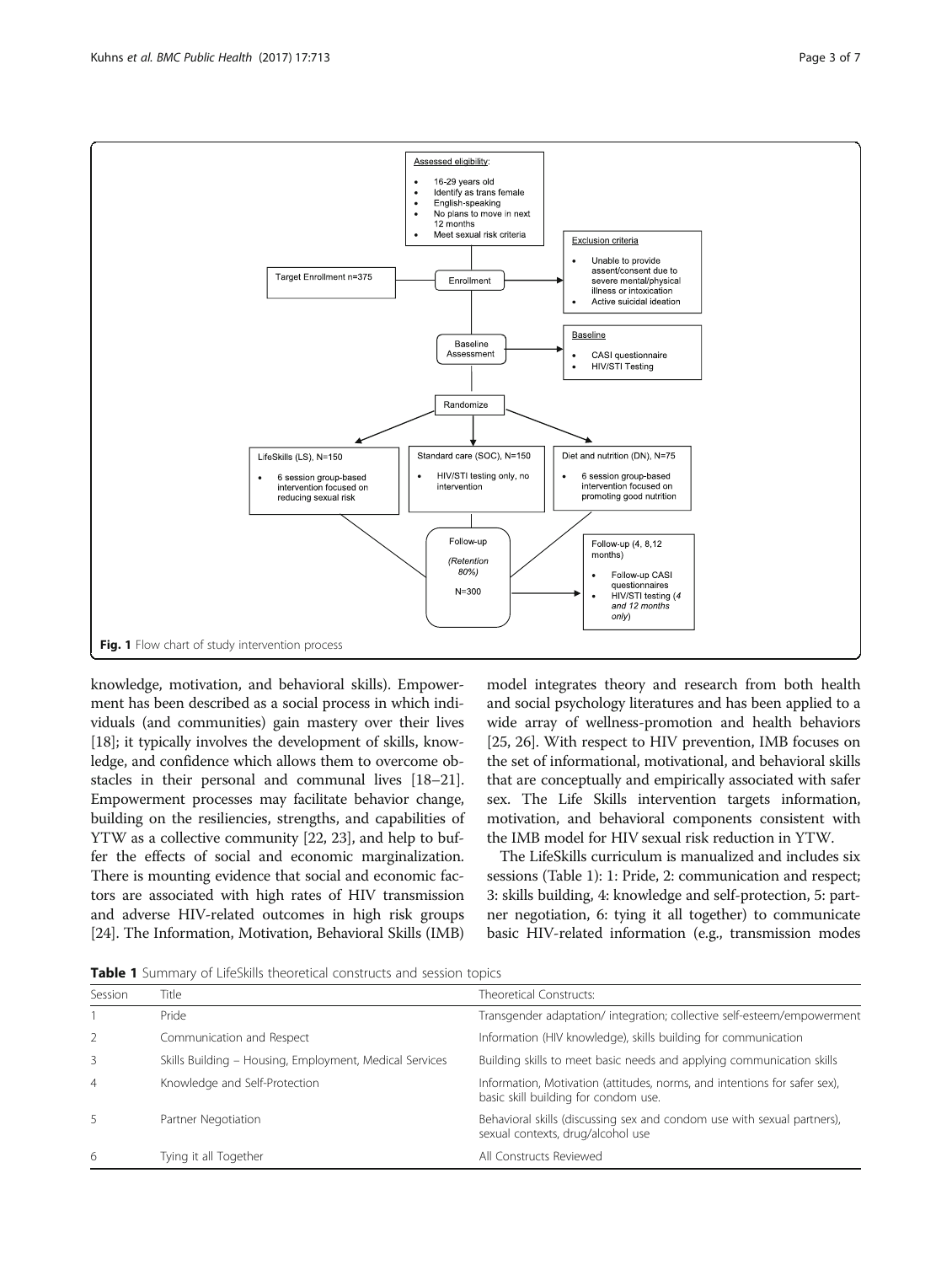and related risks), develop motivation (e.g., to protect oneself ), and promote behavioral skill development (e.g., condom use, sexual partner communication and negotiation) through an empowerment-based approach [[17](#page-5-0)]. The Life Skills curriculum incorporates interactive activities, in-depth discussions, videos, games, and role-plays to help participants develop, practice, and integrate new skills into "real-life" situations. Integrated throughout the curriculum is information on gender transition/affirmation and experiences and scenarios specific to transgender women's experiences. Each session begins by asking participants to share one proud moment that occurred in the previous week to focus on the positive aspects of their lives and set the tone for the intervention session. Each session ends with a ceremony in which participants are given a small gift (i.e., key chain, mirror) and asked to describe one thing they learned from the day's session that they could teach other young women, which serves to reinforce key intervention messages. During the sixth session, participants develop a personal risk reduction plan designed to identify risk behavior and alternative behavior options. The intervention is delivered by two trained transgender women in 2-h small-group sessions twice a week for three consecutive weeks. Facilitators are trained using a standard protocol. To monitor intervention fidelity, intervention sessions are audio-recorded, reviewed, and rated by an outside evaluator. Study facilitators also complete self-rating forms. Feedback is provided in weekly supervision sessions by the study coordinator at each site based on review of rating forms.

#### Time- and attention-matched control: Diet and nutrition

The time and attention-matched control intervention is also manualized and delivered at the same time/place as the LifeSkills intervention in six sessions and facilitated by a transgender woman. Control manual content was drawn from recommendations of the United States Department of Agriculture (USDA; [https://www.choosemy](https://www.choosemyplate.gov)[plate.gov\)](https://www.choosemyplate.gov). The control intervention sessions include: an introductory session, followed by five sessions devoted to the major food groups. Control group sessions include interactive activities and games and are of similar length as the LS sessions.

# Standard-of-care prevention services

Participants in all study conditions receive pre-posttest counseling coupled with HIV screening (i.e., third generation testing algorithms at each site for those reporting HIV-negative or unknown status) per the RESPECT-2 protocol [[27\]](#page-6-0) and urogenital gonorrhea and chlamydia sexually transmitted infections (STIs; first catch urine via nucleic acid amplification testing, NAAT).

#### Study assessments

Participants complete a baseline study visit comprised of standardized assessment via computer-assisted personalinterviewing (CAPI; including both interviewer- and self-administered questions) as well as screening for HIV/STIs. Follow-up CAPI assessments are conducted at 4, 8 and 12-month follow-ups, with repeat HIV/STI screening at the 4 and 12-month visits.

Primary Outcome: Condomless Anal or Vaginal Sex. Items assessing sexual behavior were self-administered and adapted for YTW from the AIDS Risk Behavior Assessment (ARBA) [\[28](#page-6-0)]. All items assessed sexual behavior in the prior 4 months. The basis for construction of the primary outcome is a set of sequential questions asking the participant to estimate the number of anal and vaginal sex partners they had in the recall period and the number of condomless sex acts by type of sex (vaginal, anal) and position (receptive, insertive) with these partners. A lead-in question asks about history of gender affirming vaginosplasty which determines deployment of questions regarding vaginal sex by position (receptive or insertive).

Mediators: Collective self-esteem, transgender adaptation and integration, HIV knowledge, motivation, behavioral skills. The collective self-esteem scale (CSES) [[29](#page-6-0)] is a 16-item self-report measure that assesses a person's thoughts and feelings regarding their social group (modified to include reference to the "transgender community"). Using a seven-point scale, participants indicated the degree to which they agree or disagree with statements regarding the reference group (1-strongly disagree to 7-strongly agree). The items form four subscales (four items each): membership (e.g., "I am a worthy member of the transgender community"); private (e.g.,"I feel good about the transgender community"); public (e.g., "In general, others respect the transgender community"); identity (e.g., "Being part of the transgender community is an important reflection of who I am"). The TG-AIM is a 15-item measure that assesses adjustment and experiences that are specific to gender identity [\[30\]](#page-6-0). This validated measure uses a 4-point Likert scale (0 = never, 1 = rarely, 2 = occasionally, 3 = frequently) to assess four subscales: (1) coping and gender reorientation efforts; (2) gender locus of control; (3) gender-related fears subscale; (4) psychosocial impact of gender status subscale. Although this scale has been used in previous research with transgender adults [[30](#page-6-0), [31\]](#page-6-0), we have adapted this measure as appropriate for YTW.

To measure HIV knowledge, we adapted the brief HIV Knowledge Questionnaire (HIV-KQ-18) [\[32\]](#page-6-0) for use with YTW (total 20 items). Motivation and behavioral skills are measured using items adapted from previous HIV prevention studies [\[33](#page-6-0)–[35](#page-6-0)]. Motivation to practice safer behavior is assessed as three separate dimensions: attitudes, norms,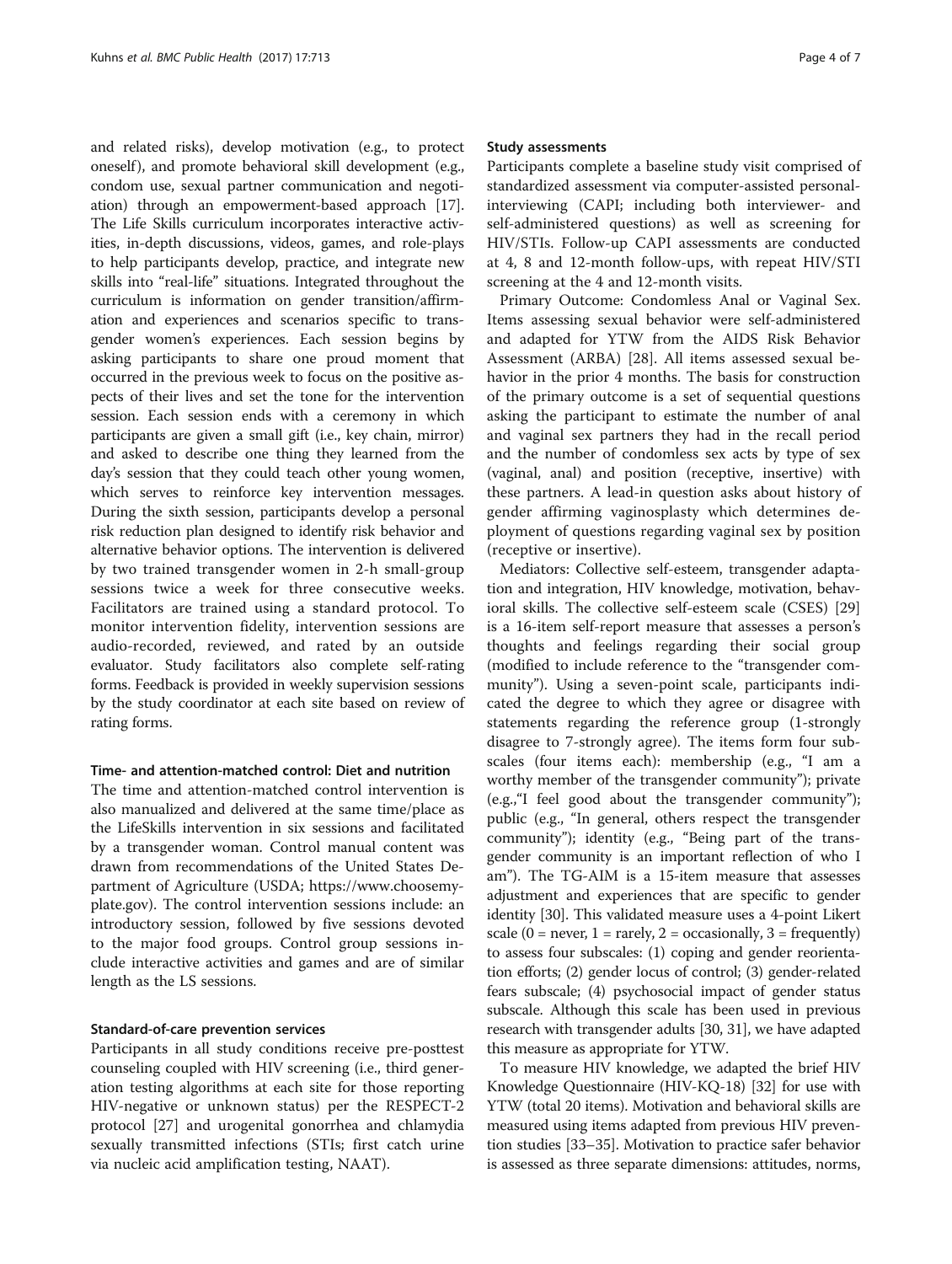and behavioral intentions to engage in HIV-preventive actions (total scale = 24 items). Behavioral skills for HIV prevention is assessed with 12 items that asked how "hard" or "easy" it was for participants to implement a variety of skills, including discussing sex and condom use with sexual partners, and acquiring and using condoms. Response options range from  $1 =$  "Very Hard to Do" to  $5 =$  "Very Easy to Do."

# Statistical analysis

Initially, the distribution of all variables will be assessed, as will the correlations between all study variables and the primary and secondary outcomes. We will also assess for patterns of missing data. The primary anticipated reason for missing data is attrition due to loss to follow-up. We estimate 20% attrition to the 12-month follow-up assessment (375 randomized leading to 300 completers of the intervention). Outcome variables will be examined to determine which distributional models (e.g., Gaussian, Poisson) are most appropriate for subsequent statistical procedures. The primary analysis will compare differences in risk behavior at the month 4 visit between study arms using an intent-to-treat approach. Between-group differences at the month 8 and month 12 visits will similarly be compared. We will use mixed effects models with properly-chosen (based on the distribution of dependent variable) link functions to analyze longitudinal data for each study aim and examine the difference in the rate of change between intervention groups for the outcome variables. Mixed effects models explicitly model individual change across time and allow for unequal number of observations per individual (e.g., missing time points) [\[36](#page-6-0)]. If the 6-session Life Skills intervention does work to reduce sexual risk-taking behaviors among the sample in significantly greater magnitude than the comparison conditions, we will assess the extent to which this relationship works through several possible mediators, including increases in collective selfesteem/empowerment, transgender adaptation and integration, and HIV related information, motivation, and behavioral risk-reduction skills. For hypothesized mediators that are significantly changed by the intervention (i.e., the rate of change differed by treatment assignment), we will conduct mediation analysis to determine whether the effect of the intervention on the primary, acute outcome (i.e., at month 4 follow-up) was through the hypothesized mediator(s) [[37](#page-6-0)].

# Sample size calculation

The primary power analysis is based on detecting a 40% (or greater) difference in the number of condomless sex acts between groups over the course of the study (per estimate of effect size in the pilot study) [[16](#page-5-0)], expecting all groups to show improvements from baseline. Based

on these data, with a power of 85% and alpha level of 0.05 and factoring in 20% attrition, we estimate needing 300 completers of the proposed intervention (LS = 120; SOC arm = 120; DN time and attention-matched  $control = 60$ ).

# **Discussion**

We describe herein the design of the Project LifeSkills study, a randomized controlled efficacy trial of an empowermentbased, culturally-specific, and group-delivered intervention to reduce sexual risk behavior in YTW. The intervention draws both from empowerment theory and standard cognitive behavioral HIV prevention approaches to address HIV knowledge, motivation, and behavioral skills for sexual risk reduction. We believe the design of this study has several strengths, including its focus on younger transgender women; the empowerment-based approach, which is informed by the experiences of YTW themselves; and the strength of the research design.

The LifeSkills intervention is particularly innovative because it is designed to reduce sexual risk among young transgender women. No other interventions designed as randomized controlled efficacy trials and targeting transgender women are previously described in the literature. Transgender women have some of the highest rates of HIV infection in the U.S. and internationally. YTW are particularly vulnerable to sexual risk because of the intersection of sexual development and experimentation with societal marginalization and stigmatization due to emerging trans feminine identity. Thus, this study is designed to intervene early in the gender transition/gender affirmation process and to couple information about gender transition/affirmation with sexual health promotion and risk reduction. We believe that this is developmentally responsive and addresses the age range with the steepest rise in acquisition and transmission risk (i.e, ages 16-29 years).

Now in our fourth decade of the development of social and behavioral approaches to reduce HIV infection in high risk populations, prevention scientists have been slow to recognize, prioritize, and respond to transgender women's needs. The development of the LifeSkills intervention is meant to fill this gap. It was initially developed in cooperation with YTW to reflect their experiences and needs. Given a long history of mistrust of institutions, medical providers, and scientists, the LifeSkills intervention was built from the ground up through an iterative process to merge experiential themes and prevention science via an empowerment approach [\[17](#page-5-0)]. The curriculum was then manualized, refined and tested in a small pre-post trial to establish proof-of-concept, feasibility, and initial efficacy [\[16](#page-5-0)]. Thus, the current effort is a culmination of several years of formative work and pilot testing.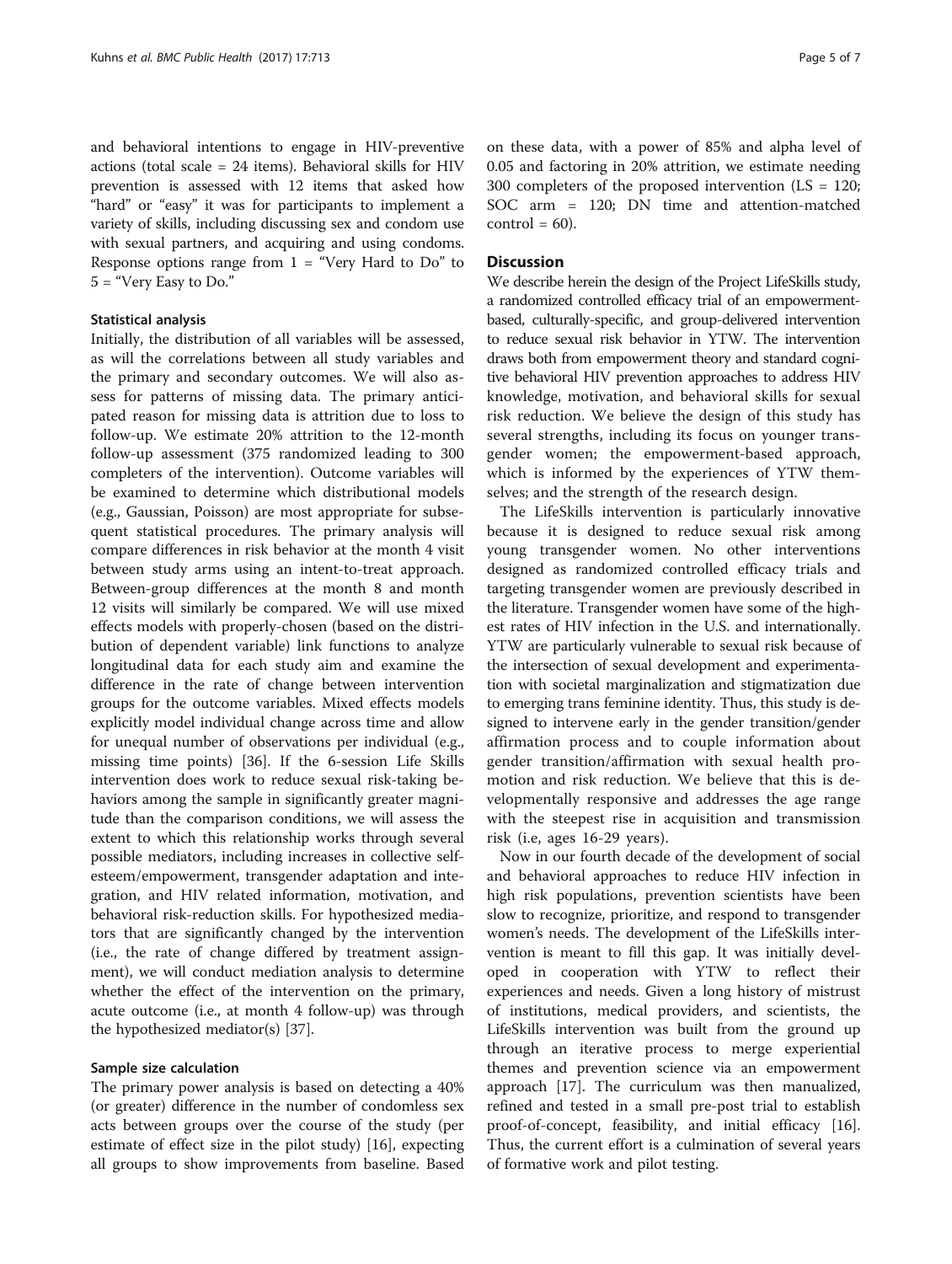<span id="page-5-0"></span>Given the dearth of culturally-specific HIV prevention interventions in the published literature, this study is the first intervention to be tested in a rigorous trial of sufficient size to detect effects among YTW. It was designed to meet the standard for evidence-based interventions and to extend the base of evidence for intervention with this high-risk group. As such, if shown to be efficacious, it will be the first behavioral intervention for HIV prevention for YTW in the U.S., and, we hope, will be available for dissemination as a CDC-endorsed High Impact HIV/AIDS Prevention Project (HIP).

#### **Abbreviations**

ARBA: AIDS Risk Behavior Assessment; CAPI: Computer Assisted Personal Interviewing; CDC: Centers for Disease Control and Prevention; CSES: Collective Self-Esteem Scale; DN: Diet and Nutrition; HIP: High Impact HIV/AIDS Prevention Project; HIV: Human Immunodeficiency Virus; IMB: Information Motivation Behavior; LS: LifeSkills; MTF: Male-to-Female; NAAT: Nucleic Acid Amplification Test; NIH: National Institutes of Health; PrEP: Pre-Exposure Prophylaxis; SOC: Standard-of-Care; STI: Sexually Transmitted Infection; YTW: Young Transgender Women

#### Acknowledgements

Not applicable.

#### Funding

This study is funded by the National Institute of Mental Health of the National Institutes of Health under Award Number R01MH094323. The content is solely the responsibility of the authors and does not necessarily represent the official views of the NIH.

## Availability of data and materials

Not applicable.

#### Authors' contributions

RG, LK, SR, and MM contributed to the design of all aspects of the study. KB contributed to the proposed data analysis. LK and KB drafted the manuscript. LK, RG, SR, KB, MM reviewed the manuscript. The manuscript has been read and approved by all authors.

#### Ethics approval and consent to participate

This protocol has been approved by the Institutional Review Boards of Ann & Robert H. Lurie Children's Hospital of Chicago (IRB#2011-14,600) and the Fenway Institute (IRB#347031), respectively, with a waiver of parental permission for participation of minors (aged 16-17).

#### Consent for publication

Not applicable.

# Competing interests

The authors declare that they have no competing interests.

#### Publisher's Note

Springer Nature remains neutral with regard to jurisdictional claims in published maps and institutional affiliations.

#### Author details

<sup>1</sup> Division of Adolescent Medicine, Ann & Robert H. Lurie Children's Hospital, 225 E. Chicago Avenue, Box 161, Chicago, IL 60611, USA. <sup>2</sup>Department of Pediatrics, Northwestern University, Feinberg School of Medicine, Chicago, IL, USA. <sup>3</sup>The Fenway Institute, Fenway Health, Boston, MA, USA. <sup>4</sup>Departments of Behavioral & Social Health Sciences and Epidemiology, Brown University School of Public Health, Providence, RI, USA. <sup>5</sup>Center for Health Equity Research, Brown University, Providence, RI, USA. <sup>6</sup>Department of Psychiatry & Human Behavior, Alpert Medical School, Brown University, Providence, RI, USA. <sup>7</sup> Division of General Pediatrics, Boston Children's Hospital/Harvard

Medical School, Boston, MA, USA. <sup>8</sup>Department of Epidemiology, Harvard T.H Chan School of Public Health, Boston, MA, USA.

# Received: 12 June 2017 Accepted: 11 September 2017 Published online: 16 September 2017

#### References

- 1. Baral SD, Poteat T, Stromdahl S, Wirtz AL, Guadamuz TE, Beyrer C. Worldwide burden of HIV in transgender women: a systematic review and meta-analysis. Lancet Infect Dis. 2013;13(3):214–22.
- 2. Herbst JH, Jacobs ED, Finlayson TJ, McKleroy VS, Neumann MS, Crepaz N. Estimating HIV prevalence and risk behaviors of transgender persons in the united states: a systematic review. AIDS Behav. 2008;12(1):1–17.
- 3. Schulden JD, Song B, Barrosb A, Mares-DelGrasso A, Martind CW, Ramireze R, Smith LC, Wheeler DP, Oster AM, Sullivan PS, et al. Rapid HIV testing in transgender communities by community-based organizations in three cities. Public Health Rep. 2008;123:101–14.
- 4. Garofalo R, Deleon J, Osmer E, Doll M, Harper G. Overlooked, misunderstood and at-risk: exploring the lives and HIV risk of ethnic minority male-tofemale transgender youth. J Adolesc Health. 2006;38:230–6.
- Reisner SL, Vetters R, White JM, Cohen EL, LeClerc M, Zaslow S, Wolfrum S, Mimiaga MJ. Laboratory-confirmed HIV and sexually transmitted infection seropositivity and risk behavior among sexually active transgender patients at an adolescent and young adult urban community health center. AIDS Care. 2015;27(8):1031–6.
- 6. Smith DK, Herbst JH, Zhang X, Rose CE. Condom effectiveness for HIV prevention by consistency of use among men who have sex with men in the united states. Journal of acquired immune deficiency syndromes (1999). 2015;68(3):337–44.
- 7. Buchbinder SP, Glidden DV, Liu AY, McMahan V, Guanira JV, Mayer KH, Goicochea P, Grant RM. HIV pre-exposure prophylaxis in men who have sex with men and transgender women: a secondary analysis of a phase 3 randomised controlled efficacy trial. Lancet Infectious Disease. 2014;14:468–75.
- Grant RM, Anderson PL, McMahan V, Liu A, Amico KR, Mehrotra M, Hosek S, Mosquera C, Casapia M, Montoya O, et al. Uptake of pre-exposure prophylaxis, sexual practices, and HIV incidence in men and transgender women who have sex with men: a cohort study. Lancet Infect Dis. 2014; 14(9):820–9.
- 9. Grant RM, Lama JR, Anderson PL, McMahan V, Liu AY, Vargas L, Goicochea P, Casapia M, Guanira-Carranza JV, Ramirez-Cardich ME, et al. Preexposure chemoprophylaxis for HIV prevention in men who have sex with men. N Engl J Med. 2010;363(27):2587–99.
- 10. Kuhns LM, Reisner SL, Mimiaga MJ, Gayles T, Shelendich M, Garofalo R. Correlates of PrEP indication in a multi-site cohort of young HIV-uninfected transgender women. AIDS Behav. 2016;20(7):1470–7.
- 11. Deutsch MB, Glidden DV, Sevelius J, Keatley J, McMahan V, Guanira J, Kallas EG, Chariyalertsak S, Grant RM. HIV pre-exposure prophylaxis in transgender women: a subgroup analysis of the iPrEx trial. The lancet HIV. 2015;2(12):e512–9.
- 12. Smith DK, Herbst JH, Rose CE. Estimating HIV protective effects of method adherence with combinations of preexposure prophylaxis and condom use among african american men who have sex with men. Sex Transm Dis. 2015;42(2):88–92.
- 13. Centers for Disease Control and Prevention (CDC). Preexposure prophylaxis for the prevention of HIV infection in the united states – 2014 clinical practice guideline. Atlanta: Department of Health and Human Services; 2014.
- 14. Garofalo R, Kuhns LM, Reisner SL, Mimiaga MJ. Behavioral interventions to prevent HIV transmission and acquisition for transgender women: a critical review. Journal of acquired immune deficiency syndromes (1999). 2016;72 Suppl 3:S220–5.
- 15. Leung M, Yen I, Minkler M. Community based participatory research: a promising approach for increasing epidemiology's relevance in the 21st century. Int J Epidemiol. 2004;33(3):499–506.
- 16. Garofalo R, Johnson AK, Kuhns LM, Cotten C, Joseph H, Margolis A. Life skills: evaluation of a theory-driven behavioral HIV prevention intervention for young transgender women. Journal of urban health : bulletin of the New York Academy of Medicine. 2012;89(3):419–31.
- 17. Cotton C, Garofalo R. Project life skills: developing the content of a multidimensional HIV prevention curriculum for young transgender women aged 16-24. Journal of HIV/AIDS & Social Services. 2016;15(1):99–113.